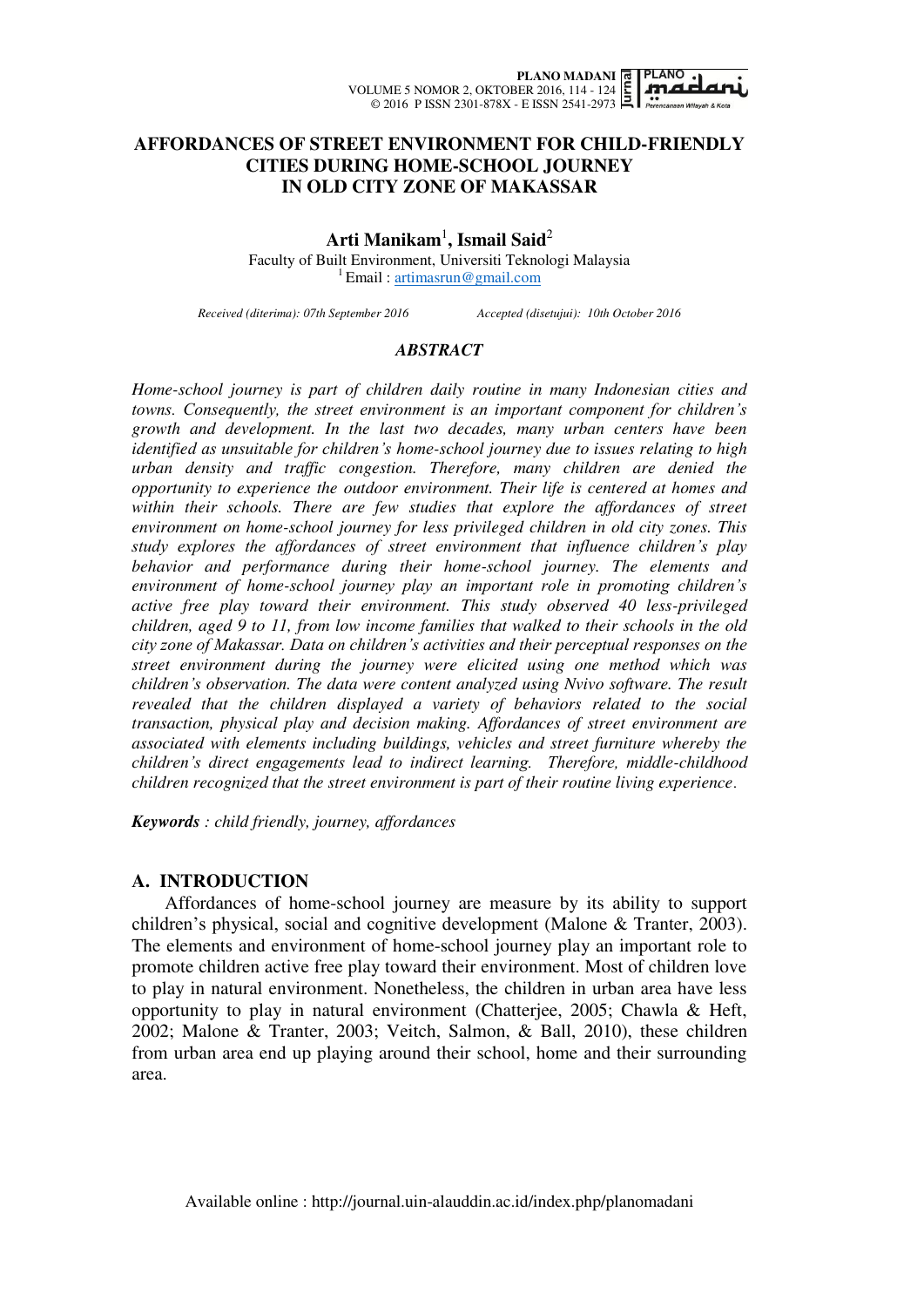In urban areas, most of children are drove to school reducing the number of children walking to school (Joshi, Maclean, & Carter, 1999). Generally, the children walks to school are come from poor families where they did not own any vehicle. Therefore, this study aimed to identify the affordances of street environment on home-school journey from less privileged children"s perspective. These children usually do not go home directly after school end. They usually make stopovers at the shop, playing or visiting their friends. Regular uses the street environment make children engage and familiarize as well as creating meaningful bond between children and the environment. Consequently, the street environment will be "*my place'* where children recognize it as their special place.



**Figure 1.** The situation of children walks to school in the old city zone of Makassar

 Children experience along their journey in the urban area may trigger three element of children function. These element consist of social, cognitive and physical element (Johnson, Onwuegbuzie, & Turner, 2007; Westman, Johansson, Olsson, Mårtensson, & Friman, 2013). The development of children cognitive is an intellectual process as well as memorializing, attention and figuring out problems and making decision. Children"s physical development is relevant to motor skill development such as jumping, riding and running. The degree of participation in play activity among children can be describe by the children"s maturity in social, physical and cognitive development (Hart, 1979).

 The mode of travelling in street environment is imperative to the children. Travelling in street environment is significant to the children"s physical movement as well as helping them to distinguish their travelling route more effectively.

## **B. LITERATURE REVIEW**

### **1. Level Affordances**

In relation to children's engagement with their environment, affordances have two levels: level potential and level actualized. The potential affordances level is refer to an infinite number of possible affordances of an environment or object (Kyttä, 2002). In old city zone, the street environment has elements or object that the children perceived it as play equipment. Such as gutter, electric poles, sand bar, vehicle parking. The children love to play in their home-school journey. The extend of potential affordances is define by individual"s qualities, such as physical skills and bodily proportion, as well as social needs and intentions. The children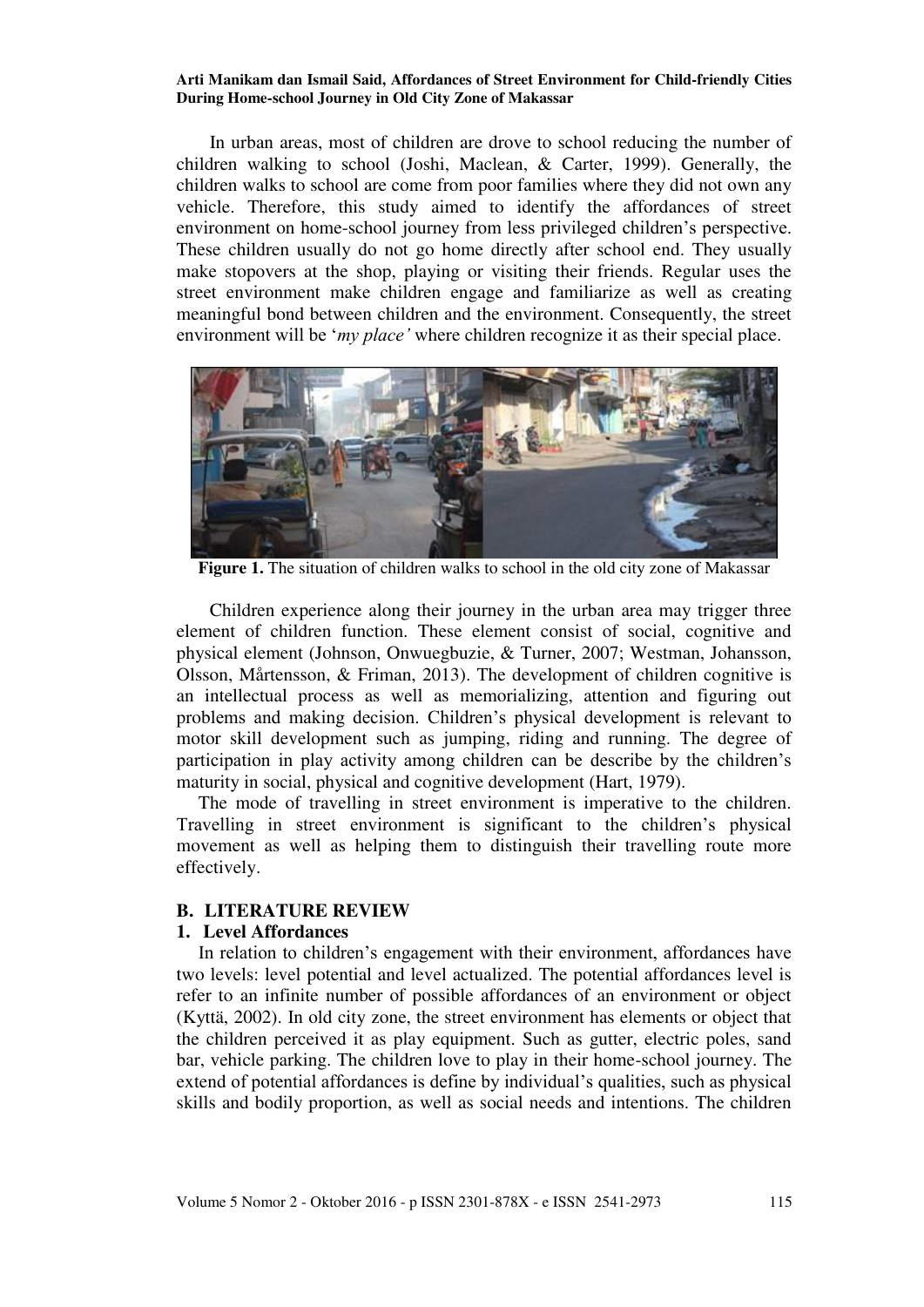go to school and back by walking with difference route. Usually, they back from school with the distance and takes time much longer than go to school. The reason is they can play together with their friends along their journey.

 The level of actualized have three types are perceived, utilized and shape (Kyttä, 2002). Perceived affordances are what an individual recognizes when observing the environment. Utilized affordances are opportunities that exist and can be occupied through direct physical interaction with environment. Shape affordances involved the manipulations of environment features, which change the environment"s properties either, function or form.

 The affordances refer to the functionally significant properties of the environment. According to Heft's functional Taxonomy of affordances in children"s outdoor environment, as adult perceived the elements in the environment from aesthetic value, but children valued the elements, either the natural features or design feature, from its affordances and playability values (Heft, 1988). In old city zone, design features have been made by human, not natural feature, such as building block, street, electric poles, gutter and some small trees. The children views design features as play equipment, such as gutter as jumping place.

## **2. Street Environment**

 The phenomenon of accompanied travel to school has several important consequences. The journey to school is a major source of traffic at peak hours and ads to congestion, accident and pollution (Royal Commission on Environmental Pollution, 1994). Such journeys also cost parents time (Gershuny, 1993) and deprive children of opportunity for regular exercise (Armstrong, 1993). A proactive idea in this area is Hillman"s assertion that a prolonged period of escort to school and other destination is likely to hamper development of children"s spatial skills, limit their knowledge of the environment and damage their growing independence (Hillman, Adams, & Whitelegg, 1990).

 In old city zone, the street environment not only connects between two places, such as meet up with friends, playing, food trade, and parking. For children who lived in old city zone, the streets are usually they used for their activities. Physical and visual contact and social life can be the experiences of children"s everyday live throughout in the street environment. The children can a lot of experiences on their journey. The street has potential as a place for children to learn and play.

 Based on pilot study, in old city zone, there many attributes and characteristic in the street. Such as traffic light, buildings, vehicle parking, gutters, electric poles, police patrol and some little trees.

## **3. Children's Experience of Place**

 Children experience the many attributes that make a place that is important for a child"s play environment (Hart, 1979). They are commonly seeking opportunities to demonstrate their behavior to develop and skills (Eccles, 1999). The desire encouraged the children to play in complex, challenging and exciting environment. It was due to their strong feeling of competence and sense of confidence. Therefore, children can develop their sense of competence among their friend through play.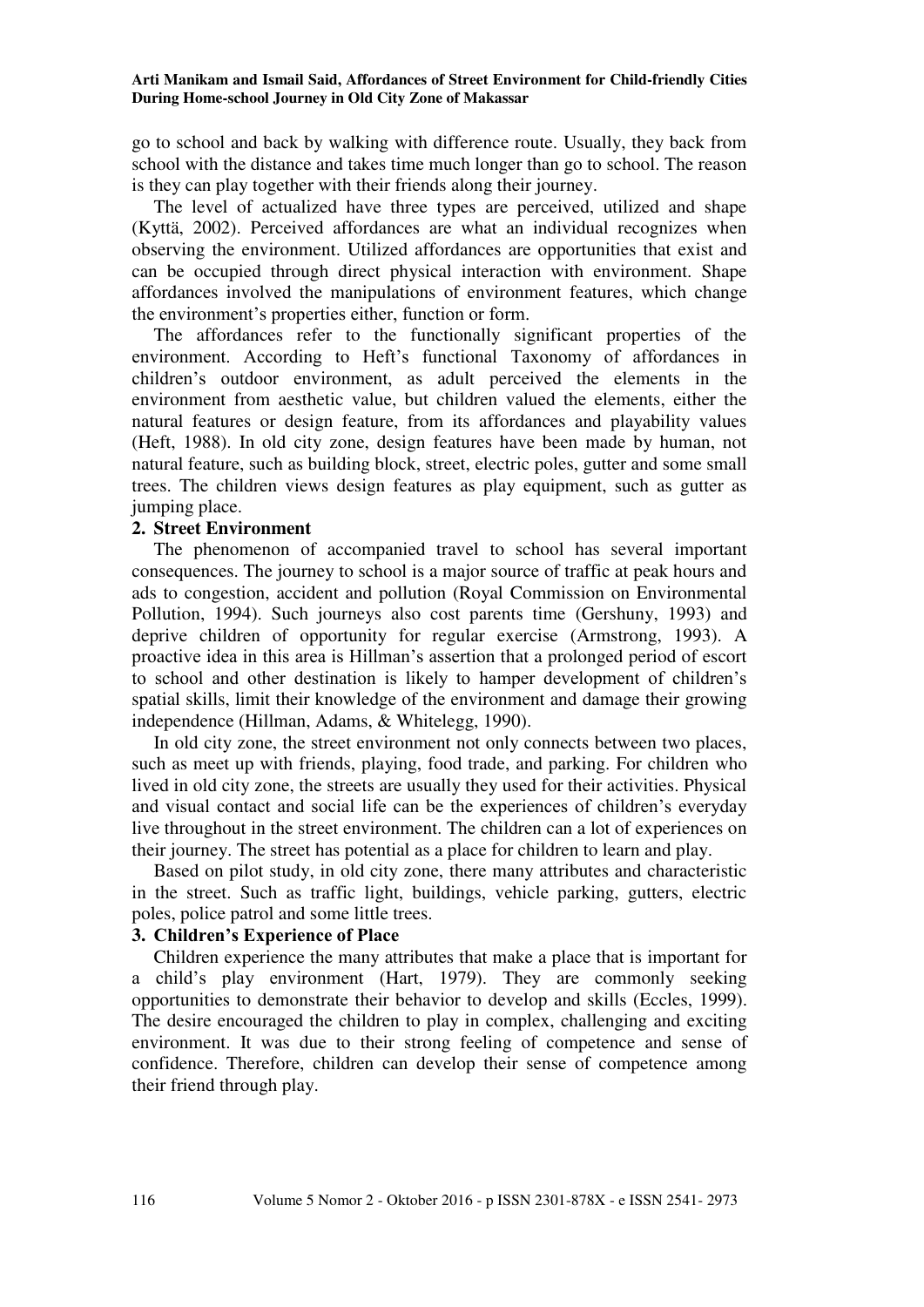Play with their friends as a child experience. The children are playing in every time and everywhere with their friends, as well as when the back from school, they play together along their journey. They play jumping, chasing each other, hide and seek. In other word, that home-school journey is a place to the children play with their friends.

## **4. Child-Friendly Environment**

The definition of Child-friendly environment is the children obtain the physical, social and mental skill through their playful interaction in the environment around them. They have right to have a positive place identity and to participate in the process that affects their lives and futures. Children"s views of friendly environment are quite similar across the word and across time. Children value independent mobility and various opportunities for action, place to meet friends, green areas and basic services, safety and continuity. It allows the children to actualize the potentials of its feature and setting.

In urban area, modern society limited children"s everyday lives. The effect of increased road traffic has reduces children"s independent mobility, in particularly with regard to their play areas and their school route who children go and back from school by walking, which in turn affects their developmental skills (Bjorklid, 2007; Kyttä, 2004; Nordstrom, 2009; Prezza et al., 2001).

The call for child friendly cities is rooted in the recognition that cities are home to an increasing proportion of the world"s children. Yet, most cities are largely unfriendly to children and have government that takes few steps to address children"s need and assess children"s properties. By 2002, close to half the world"s children lived in urban centers, most of them in low- and middle income. Although poverty is commonly perceived as predominantly a rural phenomenon, a large and growing proportion of the world"s poorest and most deprived group live in urban areas.

Cities have a greater potential for services and opportunities than rural areas. Resource mobilization is easier, information is readily available and high population densities increase the opportunity for efficiency and economies of scale in service's delivery. But this huge potential needs to be harnessed by an effective governance system. In child friendly city, good governance entails giving visibility to the child in the city development agenda and granting children an opportunity to participate in the decision-making process. From the perspective of the convention on the right of the child, a child friendly city pursues its obligation to realize the whole range of human right for all of its children.

According to Ringgio (2002) Fundamentally, a child friendly city aim to guarantee the right of all young citizen to: influence decision about their city; express their opinion on the city they want; participate in family, community and social life; walk safely in the street on their own; meet up friends and play; lived in unpolluted and sustainable environment and participate in culture and social events.

## **5. Children's Home-range**

Home-range is closely related to the philosophical concept of territoriality. The term habitual range, travel range, exploration range, permissible range and familial space have also been used to describe home-range. Gifford (1997)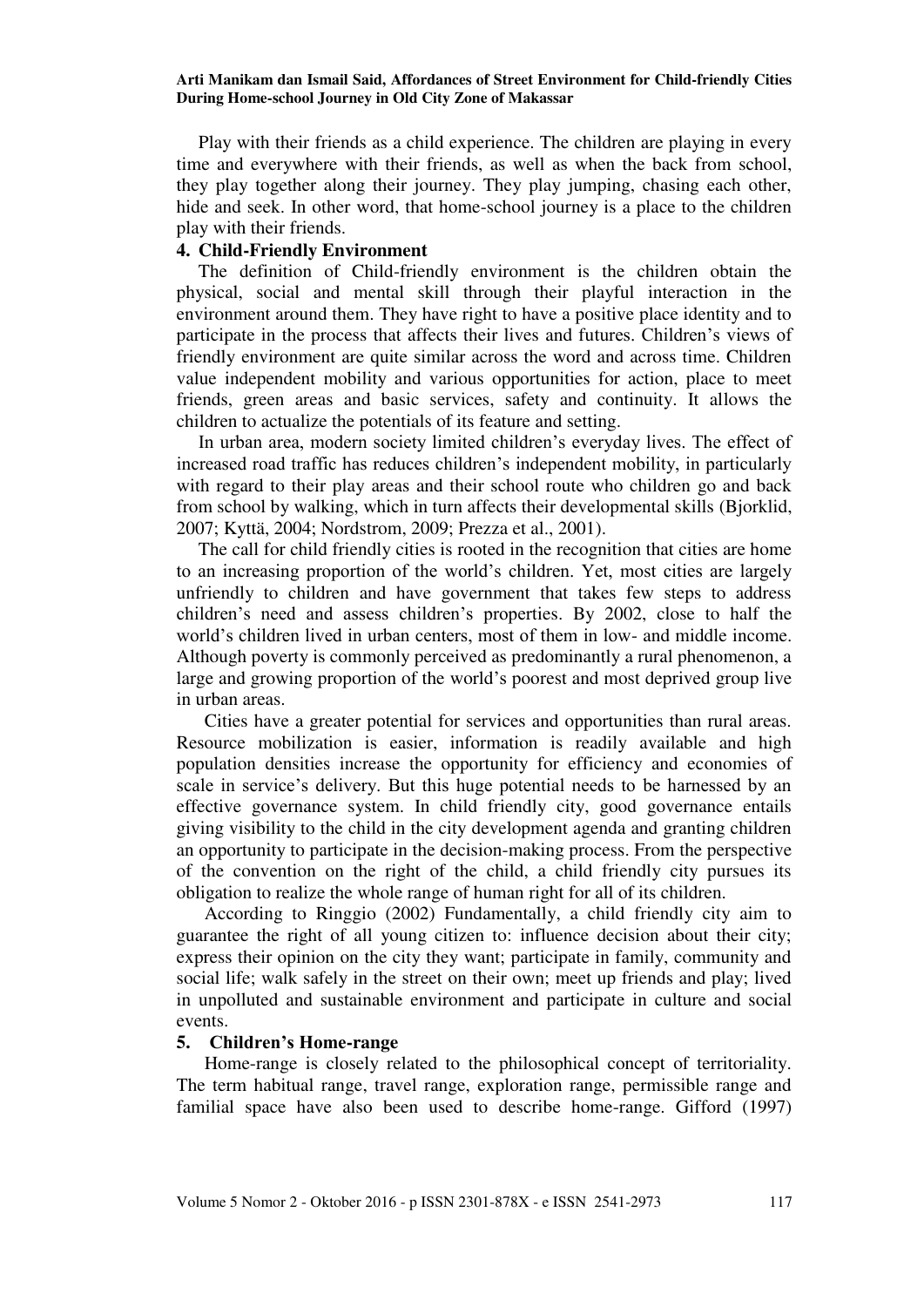describe territories as something that may be controlled by individuals or by groups and always consist of a space. These could be larger areas such as cities as well as small scale setting such as a room, or a residential block. Home-range has also been recognized not only as one entity but several such as "free range" and "range with permission" (R Hart, 1979). Morris and Hess (1975) assert that one of the gauges for the "homeliness" of a neighborhood would be whether or not the inhabitants can easily walk its boundaries. According to them, the size of neighborhood should not be so large that going from one side to another requires special effort and that its physical size affords a reassuring sense of familiarity for everyone within its boundaries.

Moore and Young (1978) used the term "habitual range" to represent "close to home behavior, incorporating friendship pattern clustered around each child"s home, spilling out onto sidewalks, and extending into more accessible neighborhood spaces such as schoolyards, playgrounds, back alleys, lawns, vacant lots, small vegetated grassy areas., where peers can play together. Habitual range is particularly appropriate to the evaluation of residential districts.

# **C. METHOD**

 This study was conducted at four elementary public schools in *Wajo* area as old city zone of Makassar, Indonesia. Frequency of walking activity in old city zone is high, where it has higher density of land uses. Hence, there is a need pedestrian facility in term of safety and comfort to enable children"s sense of attachment and value.



Figure 2. Map of SD Negeri Melayu and the children's lives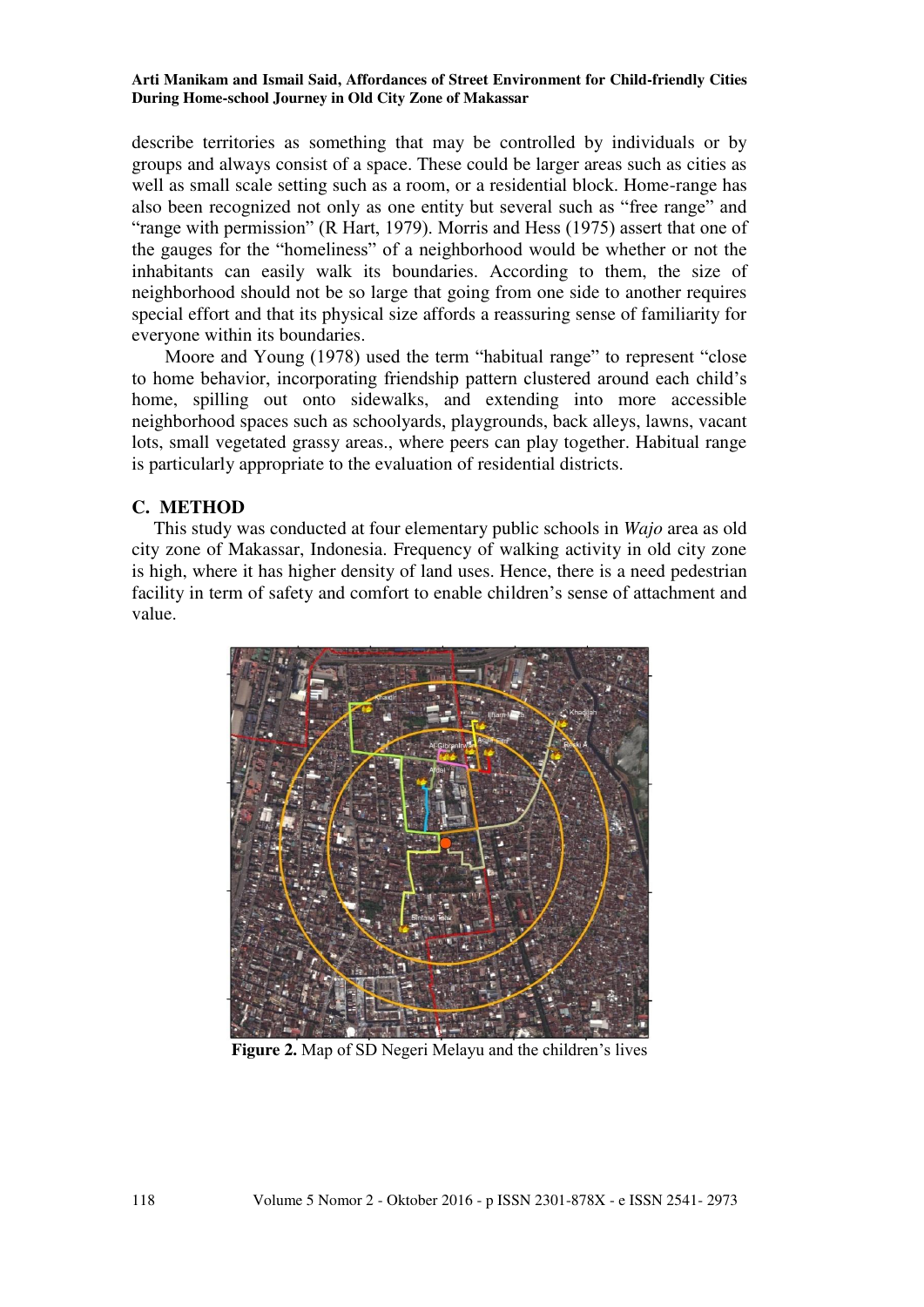This study focus on children in range of age 9-11 years old that middle childhood. Middle childhood age is a time when children going to school without accompanied by an adult (Joshi et al., 1999) and free active to play (Veitch et al., 2010). In old city zone, the children who walk to school and back are those come from poor family"s background (BPS & Social Department Indonesia, 2003). These are family usually does not own any vehicle at home hence they have to walk.

 The participatory method was used to explore the affordances of street environment. The children had observing at ranger from their home to school as well as their back from school. The home-school range is referring to territory that surrounds their home-school which provides a context for independent mobility, paly and exploration (Spencer & Blades, 2006). The observation on children plays due to their movement, element that they encountered around the street environment along their journey. These children had followed in order to observe their movement as well as their activities along their journey. The video camera had used in this observation to document the children"s activities. These data were content analyzed using Nvivo 10 software.

### **D. RESULT AND DISCUSSION**

 The affordances refer to functionally significant properties of the environment. The children go to school and back by walking with difference route. They back from school with distance and take times much longer than go to school. The reason is they can play together with their friends along their journey as well as they have carried big bag school (see figure 3).



**Figure 3**. The children have bodily proportion and actualized affordances

 The children activities in home-school journey indicated the actualized affordances of the environment. The actualized affordances were the individual relationship with the environment (Kyttä, 2004) which occurred through movement and perception (Heft, 1988). Kyttä, (2002) categorized the actualized affordances into three types: perceived, utilized and shape.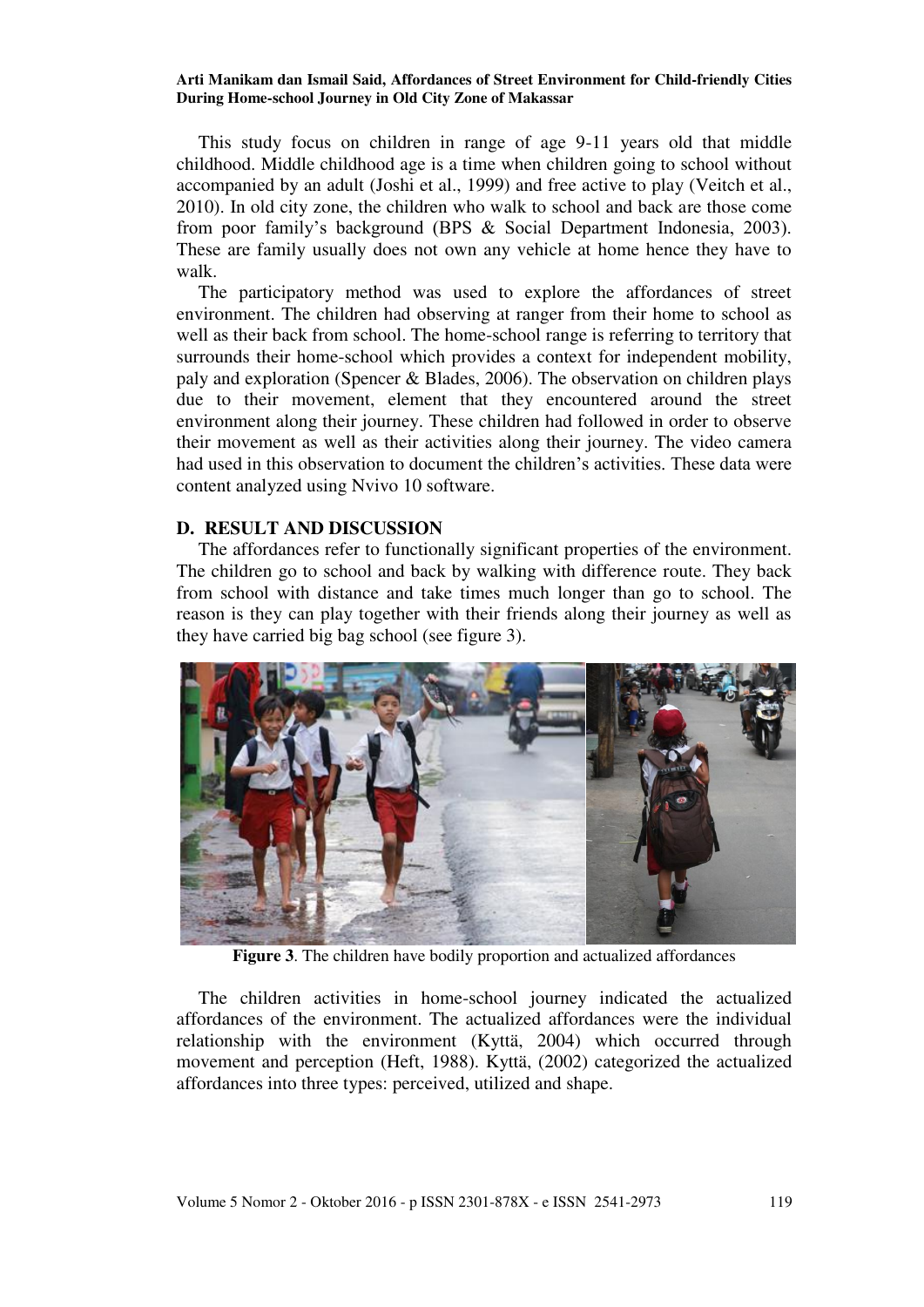According to Gibson (1979), affordances of an environment are associated with element which offer or provide the user and it is perceived through direct action connected with indirect learning process. The other words, that the element or objects are considered as an opportunity for action as functional value. The objects offered for grabbing, twisting and lifting. On home school journey in old city zone, there are some objects that can be utilized affordances of children perception. Such as running, they are playing game with the role, the winner is who can reach the vehicle when the vehicle passed them until traffic light zone.

In old city zone, the street environment have found element that the children perceived it as play equipment. There are gutter, electric poles, sandbar, parking area. The grab and twisted around the electric poles with one hand while they jumping on gutter, they do during back from school.



**Figure 4.** The affordances of street environment

The affordances of street environment have found that the utilized affordances have three elements, which are physical, social and cognitive. Physical utilized is most activities in children"s playing. They playing along they journey with their peers by elements of street environment. The home-school journey is also potentially important opportunity for establish daily physical activity.

Social utilized, children were playing, while they chit chat with their peers and others adult. Children appreciate situation that provide locations for them to have interaction with their friends (Castonguay & Jutras, 2009; Korpela, Kyttä, & Hartig, 2002; Min & Lee, 2006). Traveling without adult supervision provide children with increased opportunities to converse with their friends and to explore their surroundings (Romero, 2007). In other words, living surroundings which do not allow children"s unaccompanied play due to a lack of an attractive play area or to the danger created by heavy street traffic.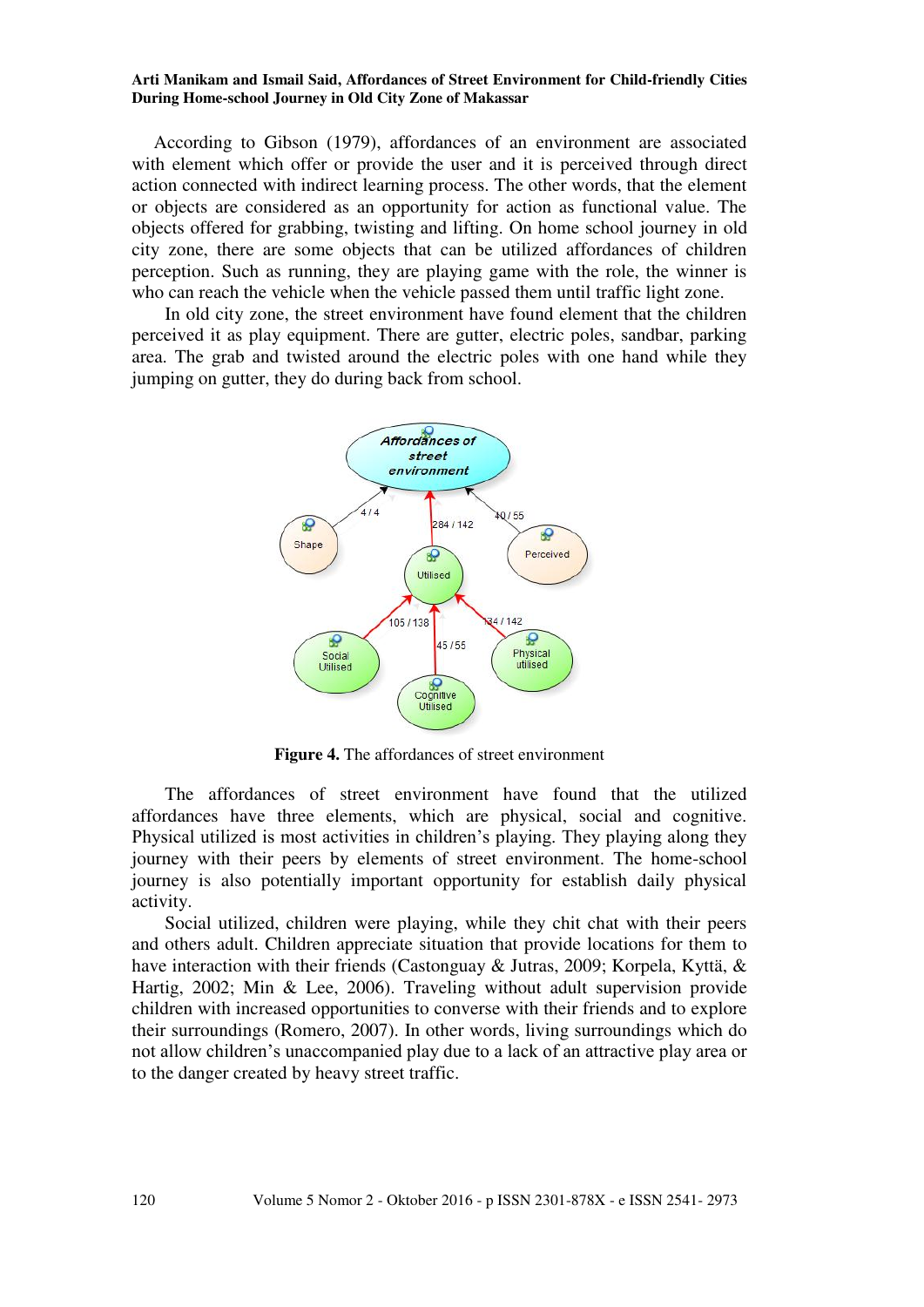Cognitive utilized, interaction between children and their environment varies regarding to whether the children walk to and from school on their own. The amount and type of environmental experience will be crucial in development of spatial representations of the environment (Hillman et al., 1990). This study has to support Hart (1981) that suggested that mode of travel in the environment will be important, and that if physical movement is relevant to how children learn routes. Children can socialized where they attach with environment as well as they known very well the spatial around their area. In fact, when children travel to and from school by walking, they explore to discover their environment. Its means that children"s walking is merged with exploring and discovering of the environment in their route to and from school.

Most studies have found boys to be more advanced than girls, not because of difference in spatial skills, but due to the fact that in many societies boys are accorded greater freedom to explore or they may be more bold in challenging parental restrictions (Moore & young, 1978; Spencer & Wooley, 1998). It found in pilot study, that boys active freely in surrounding area. It cause of the boys have more spatial freedom, more opportunities to explore and manipulate their environment, while the girls prefer doing social activities.

Wardle (1990) argue that greater freedom afforded children in outdoor environment may provide them with greater opportunities to direct their own learning, and to select the kids of play that interest them. Wardle maintains that such opportunities are particularly important in contemporary society where the scope for quality, child-initiated play is decreasing (Wardle, 1990).

According to Pollowy (1977) by age of nine, they explore the far environment. They are capable of riding their bicycles to distant point and need the appropriate physical/spatial arrangements and interpersonal and socio-cultural context to carry out these activities. They can also use public transportation (depending, of course, on the particular socio-cultural context). The children aged 9 to upper, they begin to travel unaccompanied (Romero, 2007) on the homeschool journey and playing in their journey (Hillman et al., 1990; Joshi et al., 1999).

Children"s home-range is affected by obstacles including traffic, lack of sidewalks, and fear of crime (Berg & Medrich, 1980). Children who cannot play unaccompanied in their living surrounding are worse off with regard to motor skill a development, social behavior and overall independence than children from higher quality neighborhoods (Huttenmoser, 1995).

A major emphasis in empirical research has focused on the effect of children"s mode of travelling to school and independent mobility on the development of spatial cognition (Rissotto, 2002). In general, children who walk to school draw more detail and correctly oriented maps than those who driven by vehicle. It made effect for children home-school journey by walking in every day. They go to school and back in regularly make they engage and familiarize as well as creating meaningful bound with the environment. Children who walk to and from school show the highest performance in spatial cognition, because of the active relationship with the environment which this involves.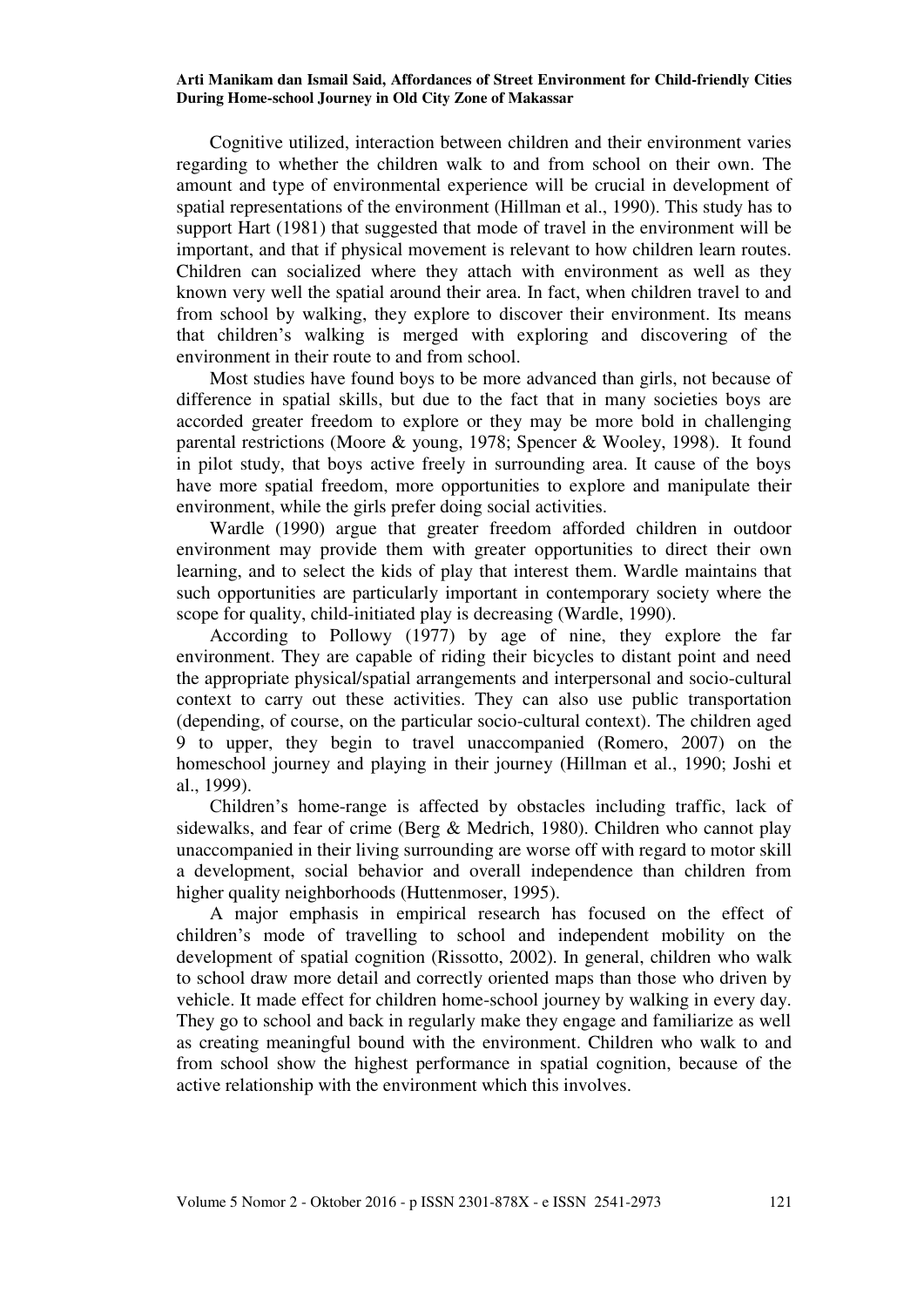There is a concrete relationship between traffic level and spatial memory tasks, traffic may have adverse effects on the development of spatial skills through the loss of autonomous exploration of the environment (Malucelli  $\&$ Maass, 2001). The children who go and back from school by their own, they can a sketch map of their journey home-school journey and the drawing of the route on blank map of the neighborhood, thus confirming that freedom of movement (Rissotto & Tonucci, 2002).



Figure 5. Drawing of the route from home to school by the child's own

# **E. CONCLUSION**

The affordances refer to functionally significant properties of the environment. The reason is they can play together with their friends along their journey as well as they have carried big bag school. The result revealed that the children displayed a variety of behaviors related to the social transaction, physical play and decision making. Affordances of street environment are associated with elements including buildings, vehicles and street furniture whereby the children"s direct engagements lead to indirect learning. Therefore, middle-childhood children recognized that the street environment is part of their routine living experience.

## **REFERENCE**

- Armstrong, N. (1993). Independent mobility and children"s physical development. In *Children's transport and the quality of life* (pp. 35–43). Retrieved from http://psi.wmin.ac.uk/publications/archivepdfs/children/ch6-armstrong.pdf
- Bjorklid, P. (2007). Child-friendly cities sustainable cities. In *Proceedings of the 19th International Association for People– Environment Studies Conference* (pp. 44–47).
- Castonguay, G., & Jutras, S. (2009). Children"s appreciation of outdoor places in a poor neighborhood. *Journal of Environmental Psychology*, *29*(1), 101–109.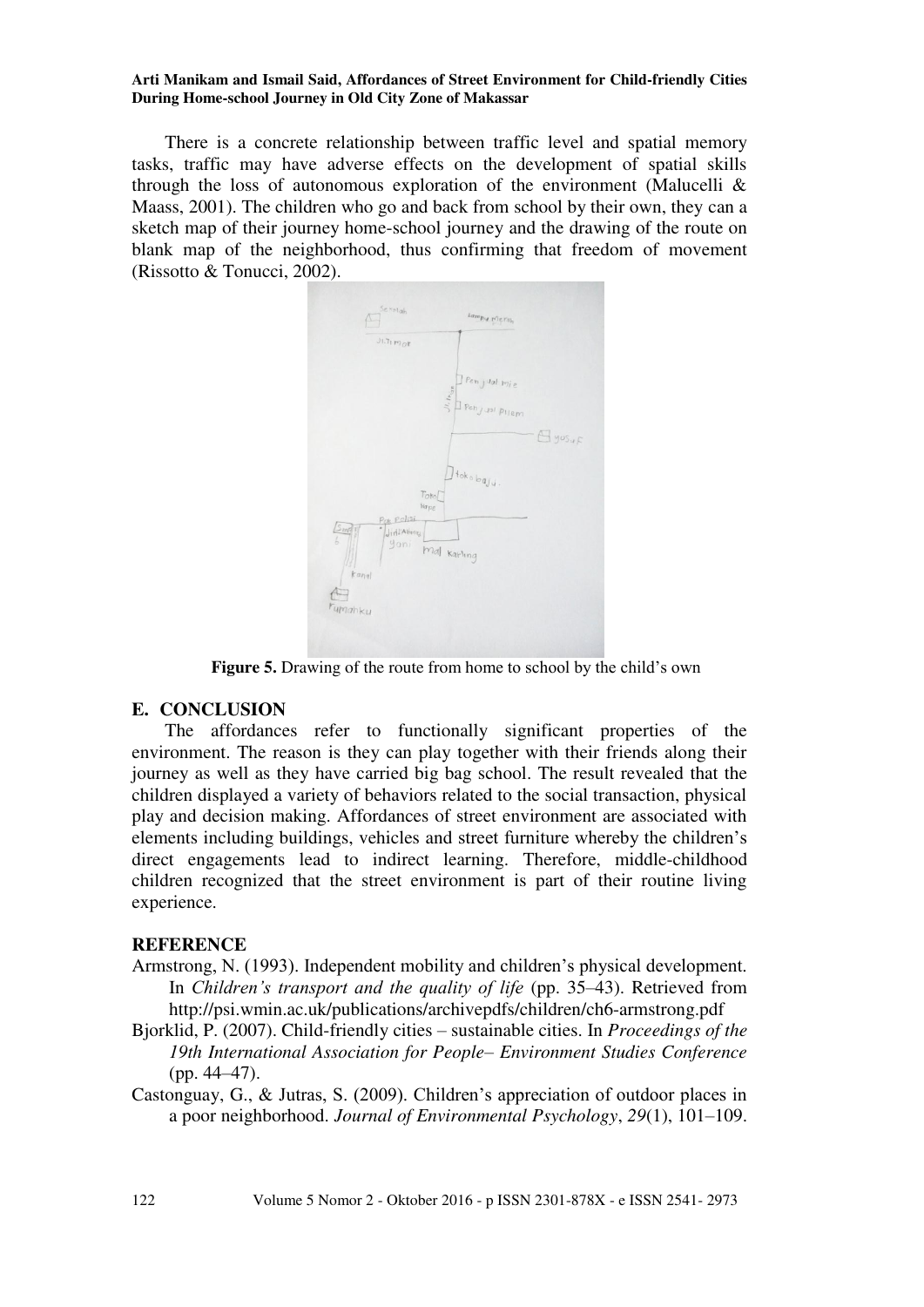http://doi.org/10.1016/j.jenvp.2008.05.002

- Chatterjee, S. (2005). Children " s Friendship with Place : A Conceptual Inquiry. *Children & Society*, *15*(1), 1–26.
- Chawla, L., & Heft, H. (2002). Children"S Competence and the Ecology of Communities: a Functional Approach To the Evaluation of Participation. *Journal of Environmental Psychology*, *22*(1–2), 201–216. http://doi.org/10.1006/jevp.2002.0244
- Eccles, J. S. (1999). Children Ages 6 to 14. *The Future of Children*, *9*(2), 30–44.
- Gershuny, J. (1993). Gershuy, J (1993). Escorting children: Impact on parental lifestyle. In M. Hilman (Ed), Children " s transport and the quality of life. London: Policy Studies Institue, 1993.
- Hart, R. (1979). Children's Experience of place.
- Heft, H. (1988). Affordances of Childrens Environments: A Functional approach to Environmental Description. *Denison University*, *5*(3), 29–37.
- Hillman, M., Adams, J., & Whitelegg, J. (1990). *ONE FALSE MOVE : A Study of Children ' s Independent Mobility*.
- Johnson, R. B., Onwuegbuzie, a. J., & Turner, L. a. (2007). Toward a Definition of Mixed Methods Research. *Journal of Mixed Methods Research*, *1*(2), 112–133. http://doi.org/10.1177/1558689806298224
- Joshi, M. S., Maclean, M., & Carter, W. (1999). Children"s journey to school: Spatial skills, knowledge and perceptions of the environment. *British Journal of Developmental Psychology*, *17*(1), 125–139. http://doi.org/10.1348/026151099165195
- Korpela, K., Kyttä, M., & Hartig, T. (2002). RESTORATIVE EXPERIENCE, SELF-REGULATION, AND CHILDREN"s PLACE PREFERENCES. *Journal of Environmental Psychology*, *22*(4), 387–398. http://doi.org/10.1006/jevp.2002.0277
- Kyttä, M. (2002). Affordances of Children"S Environments in the Context of Cities, Small Towns, Suburbs and Rural Villages in Finland and Belarus. *Journal of Environmental Psychology*, *22*(1–2), 109–123. http://doi.org/10.1006/jevp.2001.0249
- Kyttä, M. (2004). The extent of children"s independent mobility and the number of actualized affordances as criteria for child-friendly environments. *Journal of Environmental Psychology*, *24*(2), 179–198. http://doi.org/10.1016/S0272- 4944(03)00073-2
- Malone, K., & Tranter, P. (2003). " Children " s Environmental Learning and the Use , Design and Management of Schoolgrounds, *13*(2).
- Min, B., & Lee, J. (2006). Children"s neighborhood place as a psychological and behavioral domain. *Journal of Environmental Psychology*, *26*(1), 51–71. http://doi.org/10.1016/j.jenvp.2006.04.003
- Nordstrom, M. (2009). Children"s Views on Child-friendly Environments in Different Geographical, Cultural and Social Neighbourhoods. *Urban Studies*, *47*(3), 514–528. http://doi.org/10.1177/0042098009349771
- Prezza, M., Pilloni, S., Morabito, C., Sersante, C., Alparone, F. R., & Giuliani, M. V. (2001). The In ¯ uence of Psychosocial and Environmental Factors on Children " s Independent Mobility and Relationship to Peer Frequentation.